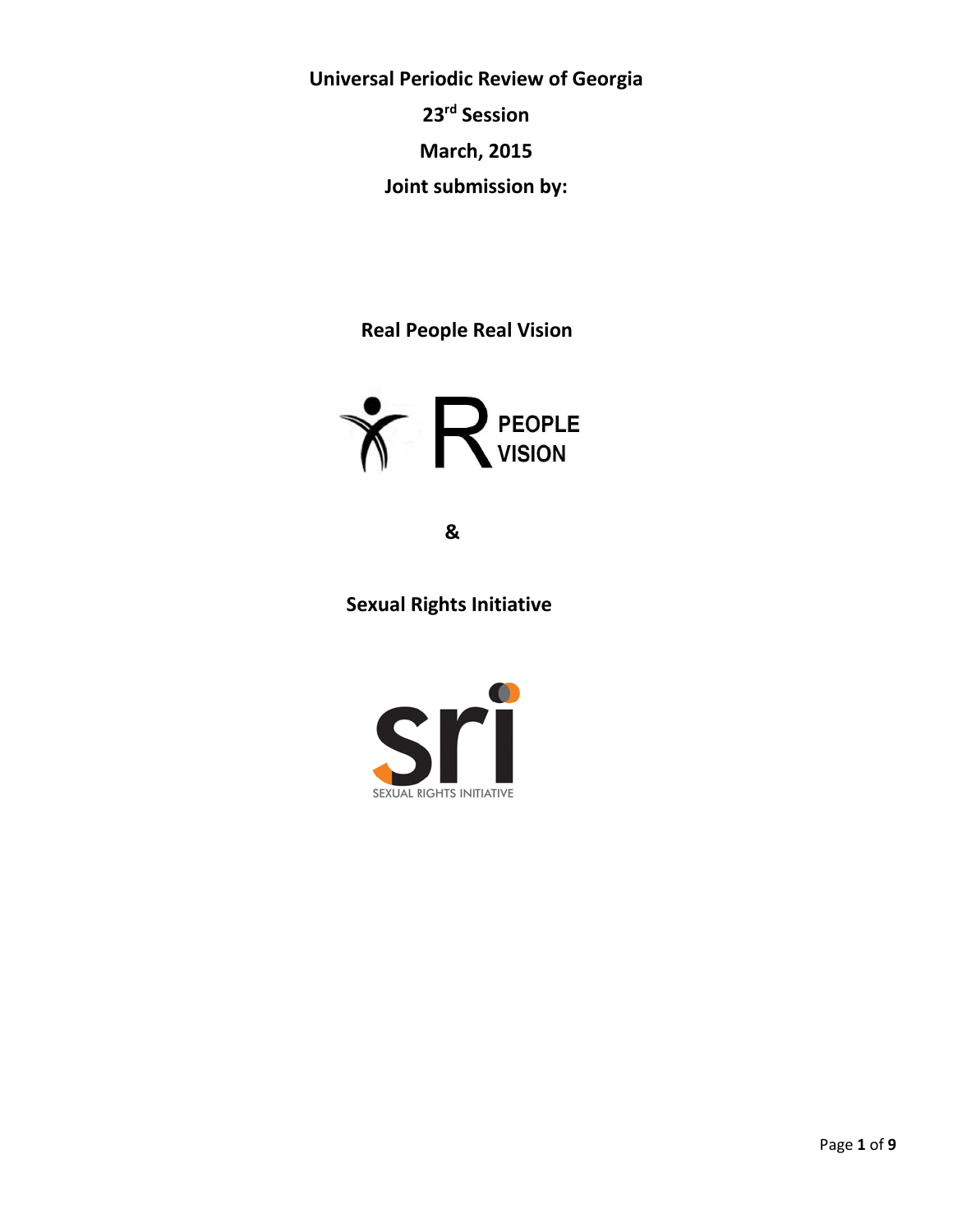**Key Words: Comprehensive Sexuality Education, Sexual Rights, Sexual Abuse, Sexual Exploitation; Sexual Violence; Domestic Violence; Gender Based Violence; Marital Rape; Young Women and Girls.**

# **Executive Summary:**

1. The report captures national context of Georgia regarding protection of the rights of population at large with the focus on the vulnerable and marginalized population in terms of sexual violence and sexual exploitation driven by insensitive gender roles and stereotypes rooted in the society interlinked with the lack of comprehensive sexuality education as the means of preventing sexual violence and in line with the increasing the accessibility towards sexual reproductive health and rights services (SRHR) in the country. Georgian government is moving towards EU integration and is in the process of developing policy systems and mechanisms for on the one hand preventing sexual violence and monitors the cases on the other. But the process is not community driven and grassroots decision making is limited preventing most vulnerable and at risk like young women and girls using drugs, involved in sex work, lesbian and transgender women being part of it. Civil society is playing rather a "passive supporter" role than of an equal pattern. As a result of mentioned above, the initiatives are fragmental, non comprehensive, not fully built on community needs resulting leaving the communities mentioned without any social supporting mechanisms accessing the rights that stay on paper.

# **Progress and gaps in the implementation of recommendations from 1st cycle of UPR**

- 2. The passage below depicts the recommendation cascade from 1st cycle of UPR, what actions and legislative changes they initiated and finally whether the changes brought any benefit.
	- Reinforce mechanisms for monitoring violence and sexual abuse within the family; Accepted
	- Adopt comprehensive legislation to prevent sexual exploitation of children and ensure protection and/or recovery of child victims. [Para 10; CRC]; Rejected
	- Recommended that the number of therapeutic staff (in psychiatric hospitals) should increase in boarding houses and the risks of sexual violence should be identified and prevented. [Para 63] Rejected
	- Develop and implement a comprehensive set of measures to fight discrimination and protect the rights of women and children, adopt a comprehensive legislation to fight the sexual exploitation of children as well as corporal punishment, adopt a plan of action to combat domestic violence and create a mechanism to protect the rights of a child. Rejected; Rejected
	- Continue efforts to prevent, punish and eliminate all forms of violence against women, and to overcome the stereotypes that cause gender discrimination. Accepted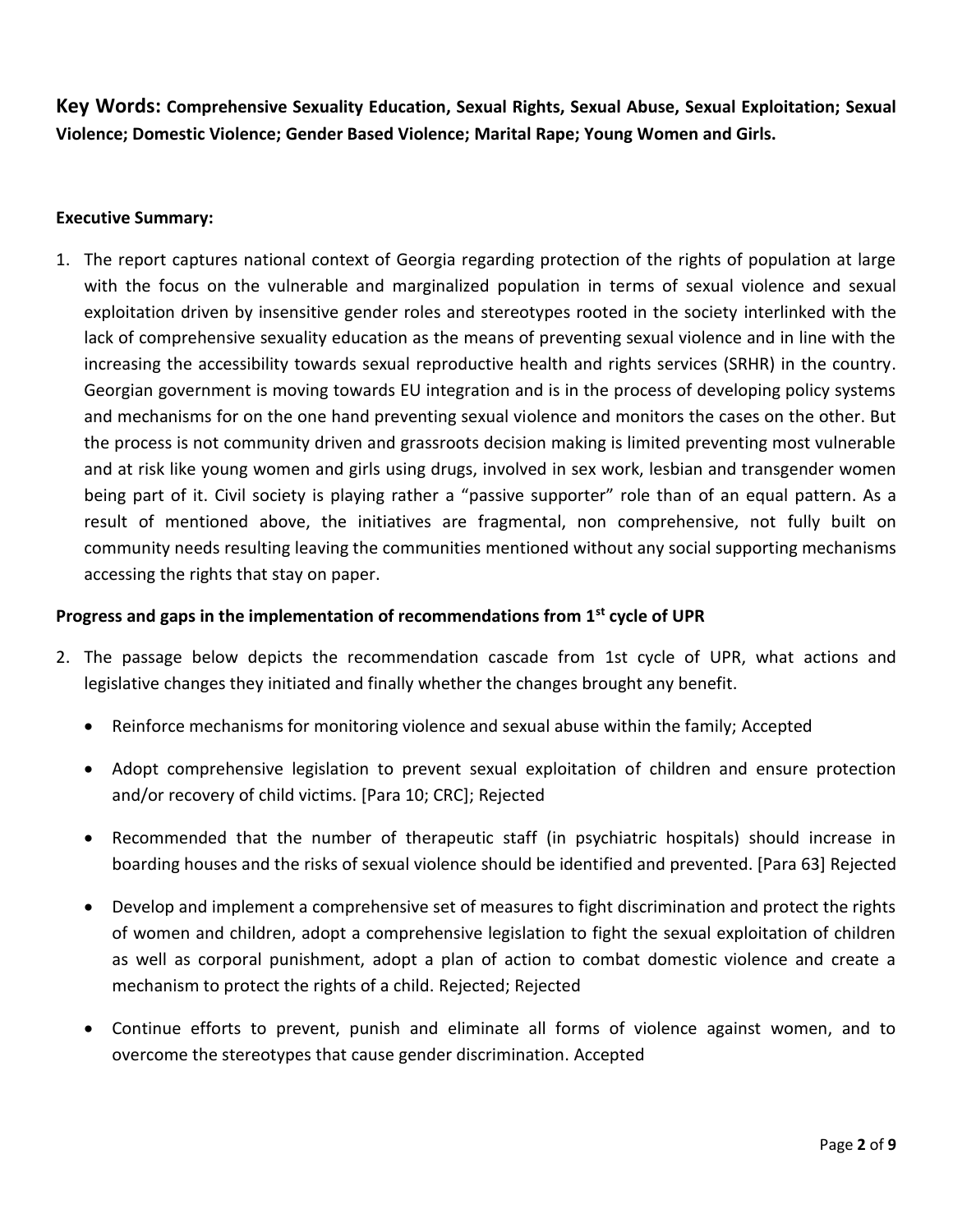- Noted that marital rape had not been included in any proposal for new legislation. Neglected [Para 9; CEDAW]
- Recommended the State define the role of social workers explicitly to actively engage in the work against domestic violence... recommended active steps towards elaboration of the strategy of rehabilitation of perpetrators of domestic violence. [Para 30] Neglected;

#### **Actions taken by the government VS reality**

#### **Latest update to Criminal Code of Georgia 27.11.2013**

3. Due to the increased number of criminal sexual offences during the years 2009-2013, the Ministry of Internal Affairs of Georgia has admitted in 2013 that the government policy towards the crimes against sexual freedom and inviolability has been too liberal, and the need arose to tighten up the sanctions for abovementioned crimes. Accordingly, the Ministry had drafted the amendments to the existing code. The new bill was approved by the Parliament of Georgia On November 27, 2013. According to the amended Criminal Code of Georgia the minimum length for imprisonment sentence increased from four to six years for rape, that was followed by increased sanctions for all of the crimes under the same chapter. The new sanctions are more in conformity with the severity of mentioned crimes, hence the Georgian government took positive steps to address this issue. However, there is still a debate on the terminology used in the articles 137-141 of the Criminal Code of Georgia. Experts who criticize the current legislation, believe that Rape must be defined broadly and not restricted to the sexual intercourse only. The draft bill is being prepared by the Georgian non-governmental organizations addressing this issue and there is a possibility that the Georgian government will face the need to amend its legislation again. Irrespective the legislative changes practices shows that implementation of legal acts in practice are not effective and efficient especially when it comes to vulnerable and marginalized groups. Especially when it comes to Marital rape, though being one of the amendments in Criminal Code of Georgia 27.11.2013 (CHAPTER XXII. CRIME AGAINST SEXUAL FREEDOM AND INVIOLABILITY), the issue remains of the most underreported due to the cultural approach to "family values" promoting patriarchy and obedience of women at all ages, again doting that family issues being internal stay superior to legislation. The relevant example of that is the trend of police trying to avoid any interventions during domestic violence. In 2006 the parliament of Georgia adopted the law on "Elimination of Domestic Violence, Protection of and Support to Its Victims". In May, 2012 amendments were made to the Criminal Code of Georgia, which criminalized Domestic Violence. The Article 11' defines a circle of family members and refers to the list of crimes throughout the code that if they are committed between family members reference must be done to the mentioned Article 11'. Article 126' determines the criminal nature of domestic violence and establishes responsibility for committed acts. But little has changed after, the late horrible statistics depicting 17 women dead by the hands of domestic partner during 2014. The contributive factor to it is the phenomenon of early marriage, that is a common practice in the cities but especially in regions. Although the age of marriage is defined as eighteen years, in exceptional cases marriage is allowed from the age of sixteen years, subject to the preliminary consent of the parents or other statutory representatives. In case of refusal of consent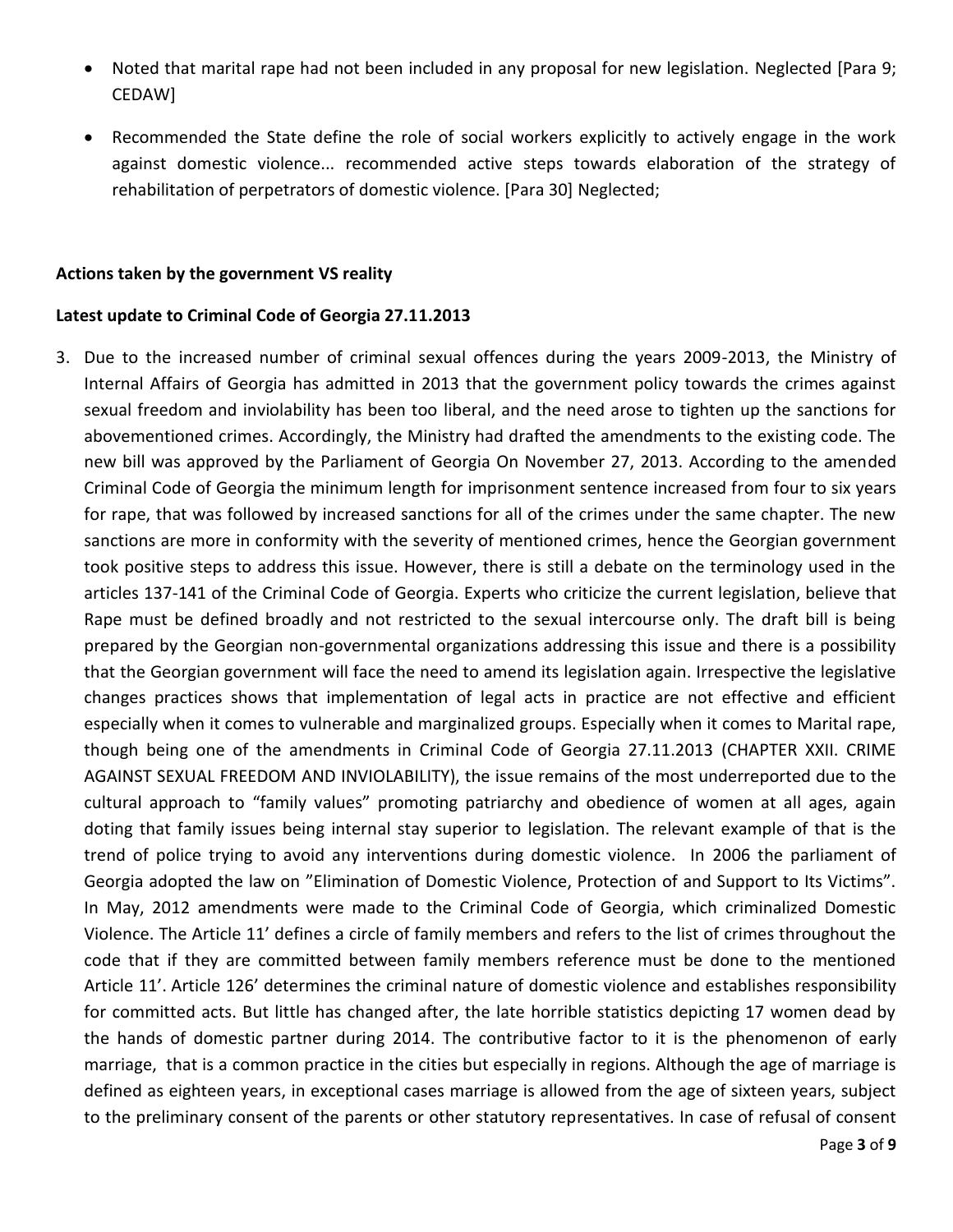by the parents or other statutory representatives, a court, on the petition of the prospective spouses, may grant the permission to marry provided there are legitimate reasons therefore. There are number of registered cases under parental consent, but what is problematic is the fact of underreporting of the early marriages, or referring to being married whenever any sexual intercourse happens without consent, which makes it impossible to protect the rights of the victims and refer to Convention of rights of children ratified in Georgia. The basic problem comes of non existence on comprehensive sexuality education – despite the Georgian National Youth Policy Document. Approved by #553 Decree, dd April 2 2014 states Sexual Reproductive Health and Rights as a priority including increased awareness about existing sexual and reproductive health programs and services; high-quality sexual and reproductive health services to young women and men, including those with special needs; accessibility to sexual and reproductive health services for young people as well as ensure service delivery in youth friendly environment with confidentiality guaranteed; development of modern educational programs regarding sexual and reproductive health and rights issues based on the best modern international standards for formal and informal education systems- in reality there is opposition in the name of orthodox churches that has great influence of public opinion, regarding sex before marriage as immoral act thus automatically marginalizing and stigmatizing any issue regarding to sexuality. Another step taken was adoption of the Law of Georgian on the Elimination of all Forms of Discrimination that is intended to eliminate every form of discrimination and to ensure equal rights of every natural and legal persons under the legislation of Georgia, irrespective of race, skin colour, language, sex, age, citizenship, origin, place of birth or residence, property or social status, religion or belief, national, ethnic or social origin, profession, marital status, health, disability, sexual orientation, gender identity and expression, political or other opinions, or other characteristics. The same problems occur when there are no clear defined mechanisms how the law should be pushed in practice. The discrimination in terms of employment, access to SRH service, access to education still remains low for sex workers, People Living with HIV, LGBTQI , drug users, especially those injecting drugs, being imprisoned during the file cycle.

#### **Problem identification**

The reality:

4. A relatively small number of women in Georgia acknowledged being victims of physical or sexual violence. Overall, 6.9% of women reported having experienced physical violence. Of them, 2.6% reported having experienced moderate physical violence and 4.3% reported having experienced severe physical violence. Place of residence, level of education, marital status and earning potential turned out to be not significantly linked to experience of physical violence. Age groups 25-34 and 35-44 yielded significant results. 3.9% of women reported having experienced sexual violence. Of those having reported sexual violence 64% were married and 37% were unmarried; the vast majority of these unmarried women - 32.6% said they do not have partner and are not involved in sexual relations either. Also, 0.7% of women said they were forced to have sex the first time they had sex. This data do not change by residential area, education level and independent economic income parameters, with only exception in age, women of 35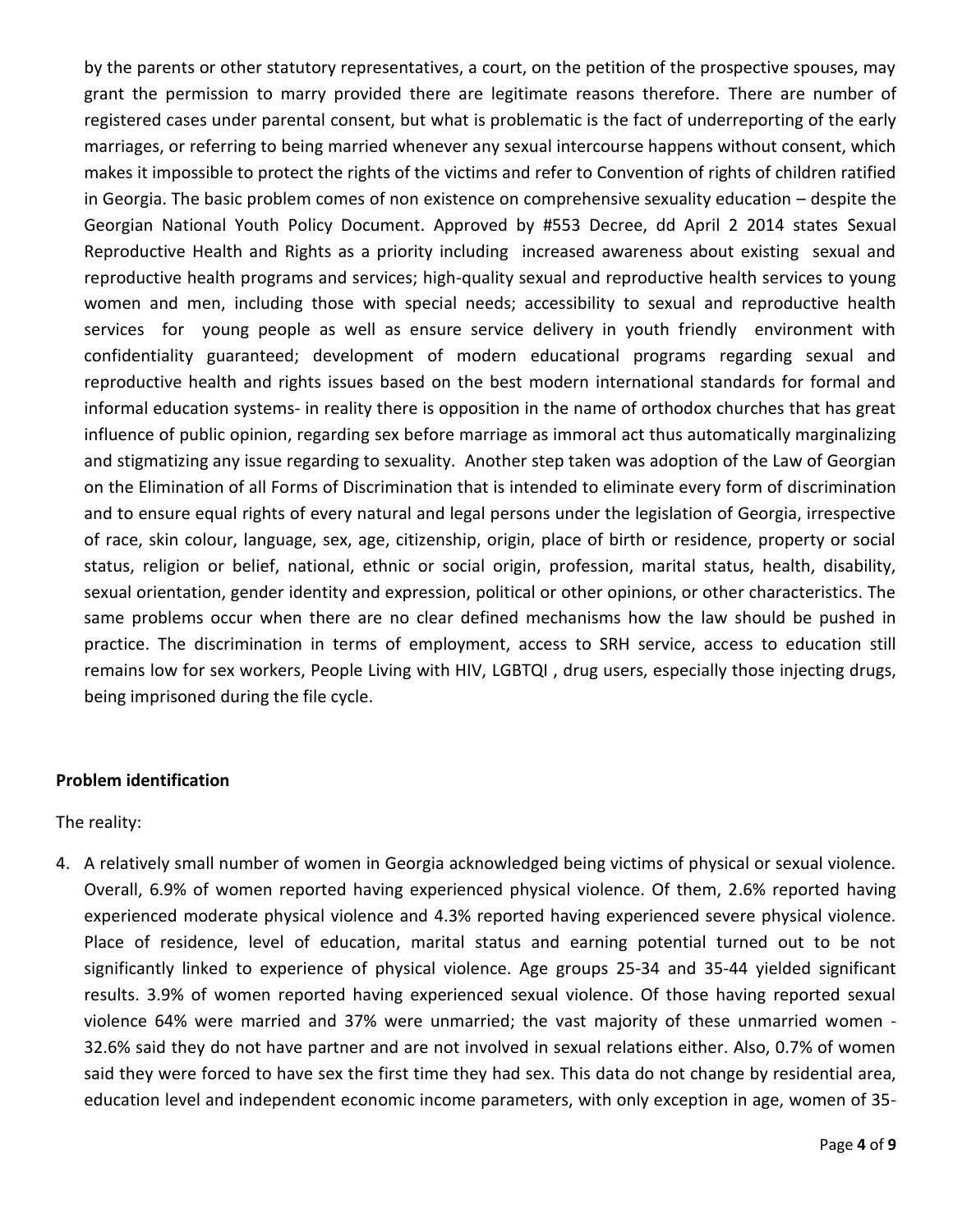44 age group tend to be victims more often than other age group women. 2,3% of women are the victims of both types of violence, i.e. physical and sexual. Interestingly, sexual abuse is often accompanied by physical violence.

- 5. The surveys revealed different forms of domestic violence nationwide: emotional violence, reported by 14% of women respondents; acts intended for controlling women (35%), e.g. 29% of women are not allowed to have relations with family, 11,6% need permission to use medical services and husbands of 11,1% of women get angry if they talk to another man. This data point that women are more open to talk about the forms of violence which are socially acceptable and are trying to hide the truth when it comes to physical and sexual abuse (because of fear and shame). Interestingly, actions intended for controlling woman are closely related to the educational level. The lower the educational level of a woman, the higher the percentage of such actions, for instance, 60% of women with incomplete secondary education become subject to their husbands' control, which is more often than women with complete secondary, professional or higher educational levels (35%). Another important finding of this survey is women's perception of a family being a secret place, where anything can happen inside but should never be put outside for discussion or public debate. This kind of perception is one of the factors maintaining the domestic violence. The number of women with such attitudes is 78,3%, distributed by regions in this way: capital 21,7%, urban 30.3% and rural 48,0%. Only 0.1% of women report sexual abuse experience from family member or a stranger after the age 15. None of the respondents gave positive responses when asked directly about the sexual abuse experience before the age of 15. At the same time, in indirect questions, 6.5% of respondents marked sad face (they were shown smiling and sad faces) which makes us think that facts of sexual abuse are common before the age of 15, even though, the respondents do not talk about it openly. Among women who have ever been married, every eleventh is a victim of physical abuse and 34,7% has had injuries several times. The biggest number of these women belongs to the age group 45-49. The most frequent forms of injuries are scratch, abrasion, bruise (84,4%) and internal injuries. (29,1%). 18,8% of women report brain concussion due to the violence of husband/ partner, 15,3% of women who have ever been victims of their husband's/partner's physical or sexual violence, have needed medical assistance at least once. Among them, 18,2% of women have received medical assistance. The number of days spent at the hospital varies from 2 to 30 days in case of 33.3% of women. The health state of 2,7% of pregnant women who have ever been victims of physical abuse during pregnancy period, has worsened twice as compared to women without such experience. 28,2% of urban and rural respondents stated that they could not get any kind of support. Survey results clearly indicate on the need of effective policies and mechanisms for elimination of gender inequality and for combating domestic violence, as well raising public awareness on gender equality and gender-based violence issues.
- 6. Female IDUs may be manipulated into having sexual intercourse so their partner can get money or drugs, drug dependence leads female IDUs to exchange sex for money or drug in unprotected environment. Having unwanted sex with undesirable person occurs frequently in the lives of female IDUs. Sexual intercourse may take place in exchange of money […] They might have unwanted sex with police for different reasons, for instance, woman has to do this in order to avoid prison or fine. (Alternative Georgia) Women are often engaged in sex industry in order to earn money and get the drugs. They usually depend on men as it is difficult for them to get drugs independently. (GHRN) The obstacles female IDUs encounter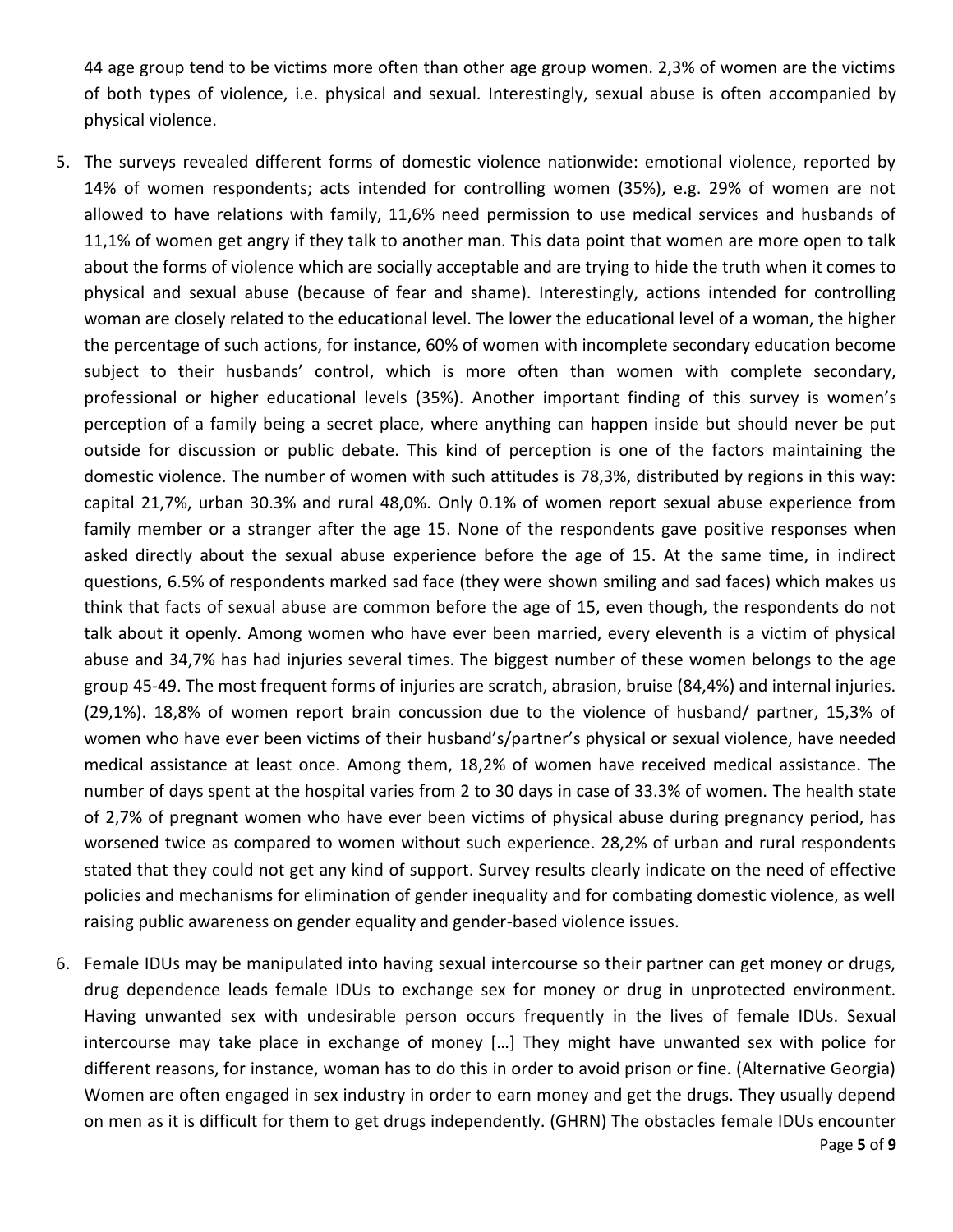while getting drugs, and their dependence on male partners increase their vulnerability, make them easier to manipulate, and increase their risk of being violated by partners or police.

- 7. The violence on female sex workers in the country was analyzed. Major sources of information on have been Behavioural Surveillance Surveys conducted among FSWs in Tbilisi and Batumi biennially (2002; 2004, 2006 and 2008-2009 years). The BSSs (2008-2009 years) 15 among Female Sex Workers in Tbilisi and Batumi have found that small proportion on (4.2%) of FSWs in Batumi were victims of physical violence during last 12 months; however this rate was about 3 times higher among FSWs in Tbilisi (14.4%). In about half of the cases of physical violence sex workers named the clients as perpetrators. Small proportion of FSWs in Tbilisi (2.5%) and Batumi (5%) reported being victims of sexual violence through blackmailing or threatening that is still associated with their clients. About 2% in Tbilisi and less than 1% in Batumi told they were forced for sexual intercourse by strangers. Overall, the BSS found 15.6% of FSWs in Tbilisi and 8.3% in Batumi who experienced any types of violence during last year. In most cases of violent acts reported by sex workers, the clients of SWs were named as perpetrators. In many countries, especially in those where sex work is criminalized, the violence against female sex workers by police occurs frequently; and a couple of years ago Georgia was not an exception on to the general pattern of violence against women in sex business. Police used to commit different types of violence against sex workers. They conducted raids, pushed sex workers in cars after verbal and physical violence, and forced to render sexual service for free and it was happening rather regularly.
- 8. HIV positive status intensifies violence against women rejection, putting labels to person, refusing medical service and not hiring her for job – all are the forms of violence often faced by HIV positive women. Experts believe that HIV positive status does not only cause violence which is expressed in different forms of discrimination against people living with HIV, but also might be a factor reinforcing the existing violence. For instance, HIV positive women become more vulnerable to domestic violence, and there are different barriers for women to report acts of violence against them and seek help. The probability that HIV infected women will report violence to the police is considerably low as they avoid disclosing their HIV status to other people because of fear of further discrimination.

### **Key trends:**

- a. Women in Georgia experience either physical and/ or sexual violence;
- b. Women who have been physically or sexually abused by a partner have experienced injuries as a result of the violence;
- c. Number of HIV infection in women has brought into sharp focus the problem of violence against women;
- d. 17 murders of women are committed by intimate partners during the year 2014;
- e. Most vulnerable and marginalized women like sex workers and women using drugs are more exposed to sexual violence;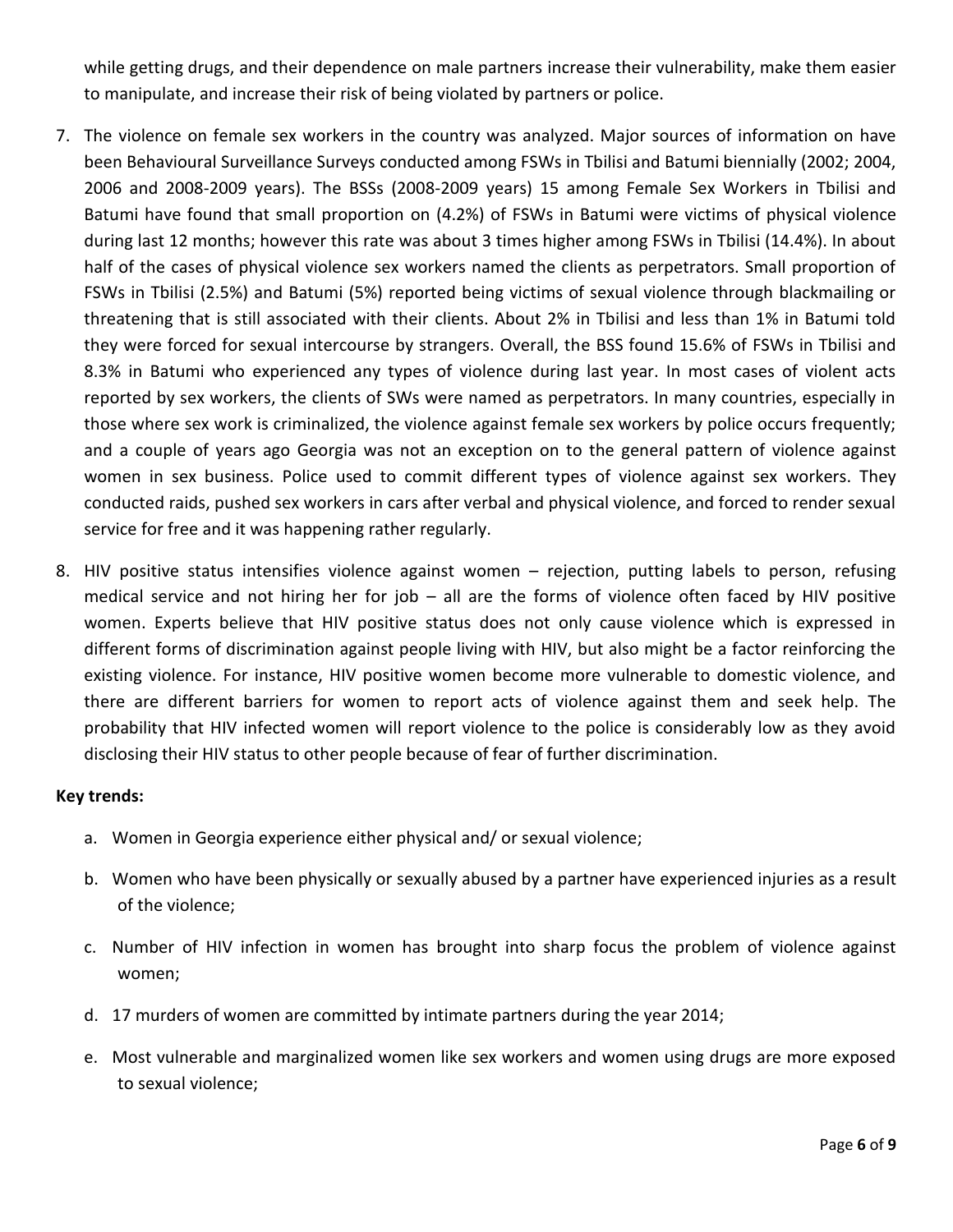- f. Sexual violence is often viewed as being inevitable in conflict situations;
- g. Up to 8 000 young girls abandon school annually, due to early and forced marriage.

### **Key messages:**

- 9. Violence against women and girls is an endemic violation of human rights, not least the sexual and reproductive rights of women and girls. Violence seriously jeopardizes the physical and mental health of women and girls, including in many instances their sexual and reproductive health. It has far reaching and negative impact of children, families and the wider community and may also result in women's deaths, including by suicide. Protection of sexual and reproductive health and rights is thus central to the prevention and mitigation of violence against women and girls.
- 10. WHO defines intimate partner violence as "any behavior within an intimate relationship that causes physical, psychological or sexual harm to those in the relationship." Intimate partner violence is one of the most common forms of violence against women and includes physical, sexual, and emotional abuse and controlling behaviors by an intimate partner. Although "domestic violence" is used in many countries to refer to partner violence, it can also include abuse by any member of a household (for example, child or elder abuse).
- 11. Violence related to sexual and reproductive health and rights is particularly harmful, adolescent girls and young women are disproportionately affected by violence related to their sexual and reproductive health and decision making over their bodies and lives.
- 12. Violence is most frequently perpetrated within families, by intimate partners and known persons, not by strangers;
- 13. Adolescent girls and young women are at especially high risk of sexual violence a very large part of sexual assaults are committed against girls under 16 years and many women and girls report that their first sexual experience was forced;
- 14. Violence or the threat of it, is amongst the most common reasons that women/girls provide for not using, or inability to negotiate, use of contraception;
- 15. Sexual and reproductive health services, the health services that are most likely to be available to women, provide key opportunities to reach women and girls subjected to, and at risk of violence. They can help prevent violence and have a critical role to play in raising awareness, identification of risk, mitigation and responses to violence.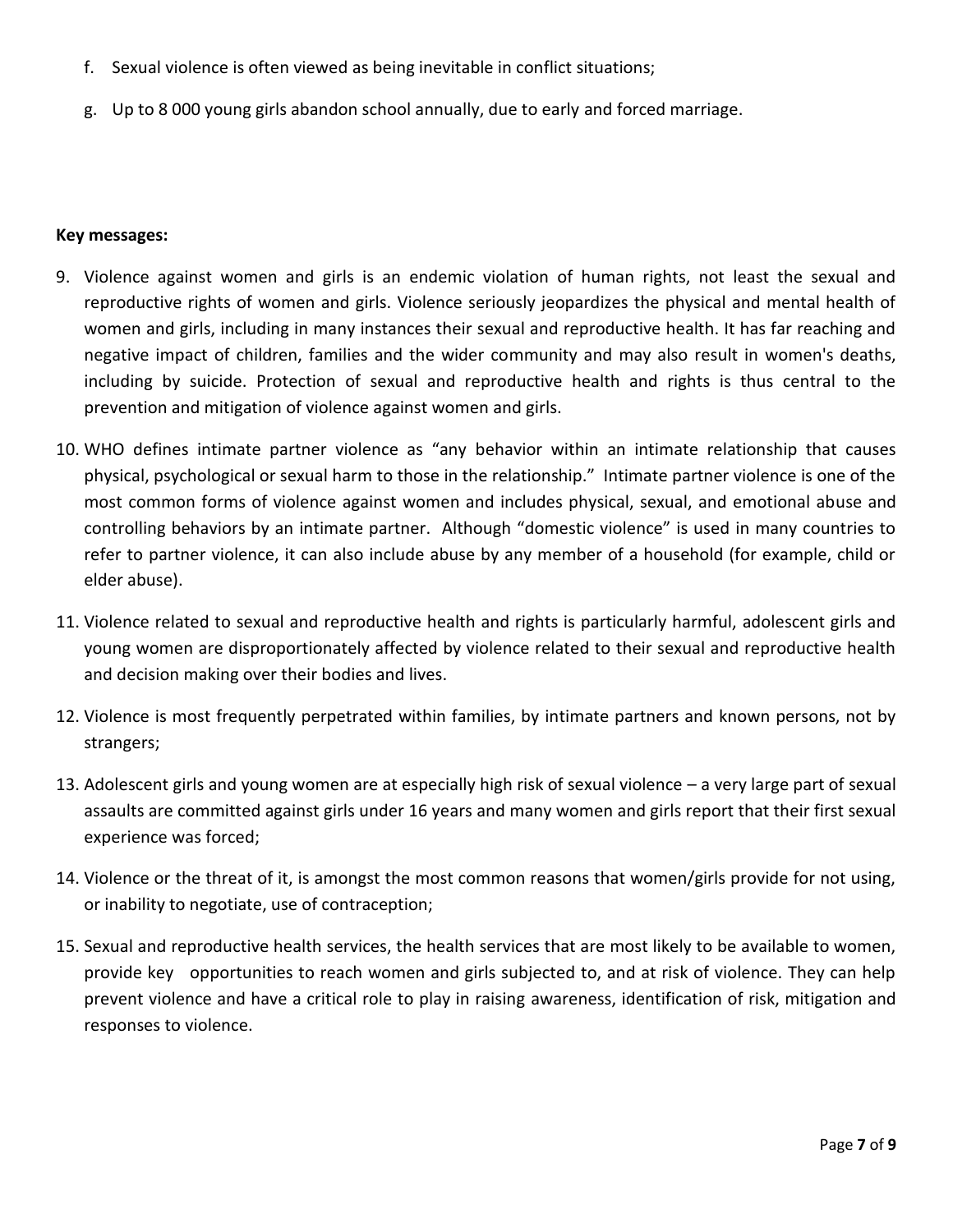### **Recommendations for action:**

- 16. Provide access to comprehensive and integrated social, health and legal services for all women and girls victims/survivors of sexual and gender-based violence and address all health consequences including the physical, mental and sexual and reproductive health consequences, of violence against women and girls by providing improved access to adequate health-care services that are responsive to trauma and include affordable, safe, effective and good quality medicines, including safe and effective family planning methods and emergency obstetric care, through first line support, treatment of injuries and psychosocial and mental health support, among them: emergency contraception, safe and legal abortion postexposure prophylaxis for HIV infection, diagnosis and treatment for sexually transmitted infections, training for medical professionals to effectively identify and treat women subjected to violence, as well as forensic examinations by appropriately trained professionals;
- 17. Develop policies and programmes, giving priority to formal, informal and non-formal education, that support girls and enable them to acquire knowledge, including comprehensive sexuality education, that support girls and enable them to acquire knowledge, develop self-esteem and take responsibility for their own lives, and to place special focus on programmes to educate women and men, about the importance of girls' physical and mental health and well-being, including the elimination of all forms of discrimination and violence against girls;
- 18. Develop policies and programmes on full and meaningful engagement of men and boys and community leaders as strategic partners and allies in the elimination of all forms of discrimination and violence against women and girls in all their diversity in the family and in society, design and implement national policies that aim to transform those social norms that condone violence against women and girls, and work to counteract attitudes by which women and girls are regarded as subordinate to men and boys, including by understanding and addressing the root causes of gender inequality such as unequal power relations, social norms, practices and stereotypes that perpetuate discrimination against women and girls, and engage them in efforts to promote and achieve gender equality and the empowerment of women and girls;
- 19. Continue to develop and enhance international standards and qualitative and quantitative methodologies, for use at domestic and international levels, to improve data on women's experiences in areas such as poverty, income distribution within households, participation and income of women in the informal sector, unpaid care work, women's access to, control and ownership of assets and productive resources, and women's participation at all levels of decision-making, access to quality health services, including sexual and reproductive health and rights services, violence against women and girls in all contexts including sexual violence in conflict, women and girls' access to justice, reparations and remedies for all human rights and violations, including to monitor the progress on state level for women and girls;
- 20. Eliminate all harmful practices, including child, early and forced marriage, through reviewing, adopting, enacting and enforcing laws and regulations that prohibit such practices, and creating awareness around the harmful health consequences, including those concerning the minimum legal age of marriage, raising the minimum age for marriage where necessary, and generate social support for the enforcement of these laws in order to end the practice of child, early and forced marriage.